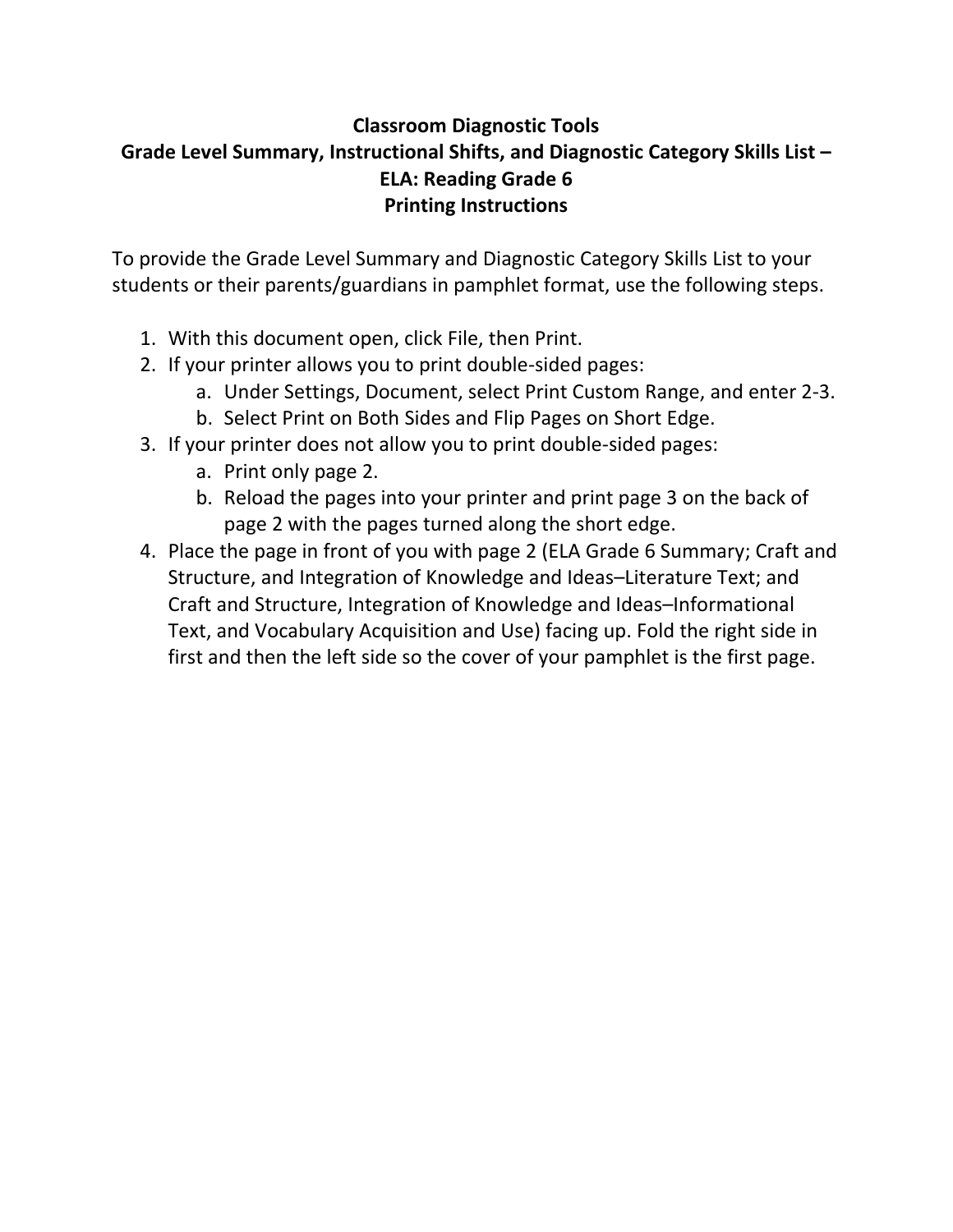#### **ELA Grade 6 Summary**

In sixth grade, students read grade‐ appropriate, complex literature and informational text and cite textual evidence to support analyses. They examine how authors use reasons to make their points and support arguments with evidence, separating unsupported ideas from those backed by evidence. Students analyze both the structure and content of complex, grade‐appropriate texts, determining how sentences and paragraphs within texts influence and contribute to the unfolding of <sup>a</sup> plot and the development and elaboration of events or ideas. Students share their findings in class discussions, practicing how logically to sequence ideas and highlight the themes and key details they find most persuasive. Students' vocabularies expand as they become more attuned to using context, knowledge of Greek and Latin roots and affixes, and word analysis to determine the meaning of academic words. Students are increasingly challenged to sharpen their ability to write and speak with more clarity and coherence, providing clear reasons and relevant evidence. Students learn how writers try to influence readers while discovering how they can do the same in their own prose. They know how to answer questions through writing and can use rewriting opportunities to refine their understanding of <sup>a</sup> text or topic. They also take <sup>a</sup> critical stance toward sources and apply criteria for identifying reliable information as opposed to mere conjecture.

# **Craft and Structure, and Integration of Knowledge and Ideas—Literature Text**

- $\bullet$ Determine author's purpose.
- $\bullet$ Determine author's point of view.
- $\bullet$  Determine author's use of text structure.
- . Determine author's use of figurative language.
- . Analyze the impact of word choice.
- $\bullet$  Compare authors' approaches to themes.

**Craft and Structure, and Integration of Knowledge and Ideas—Informational Text**

- . Analyze author's point of view or purpose.
- Analyze author's use of text structure.
- Determine author's use of wordmeanings.
- Determine author's use of figurative language.
- Evaluate arguments or claims.
- Compare authors' presentations of events.

#### **Vocabulary Acquisition and Use**

- Determine meaning of words or phrases.
- Interpret figurative language.